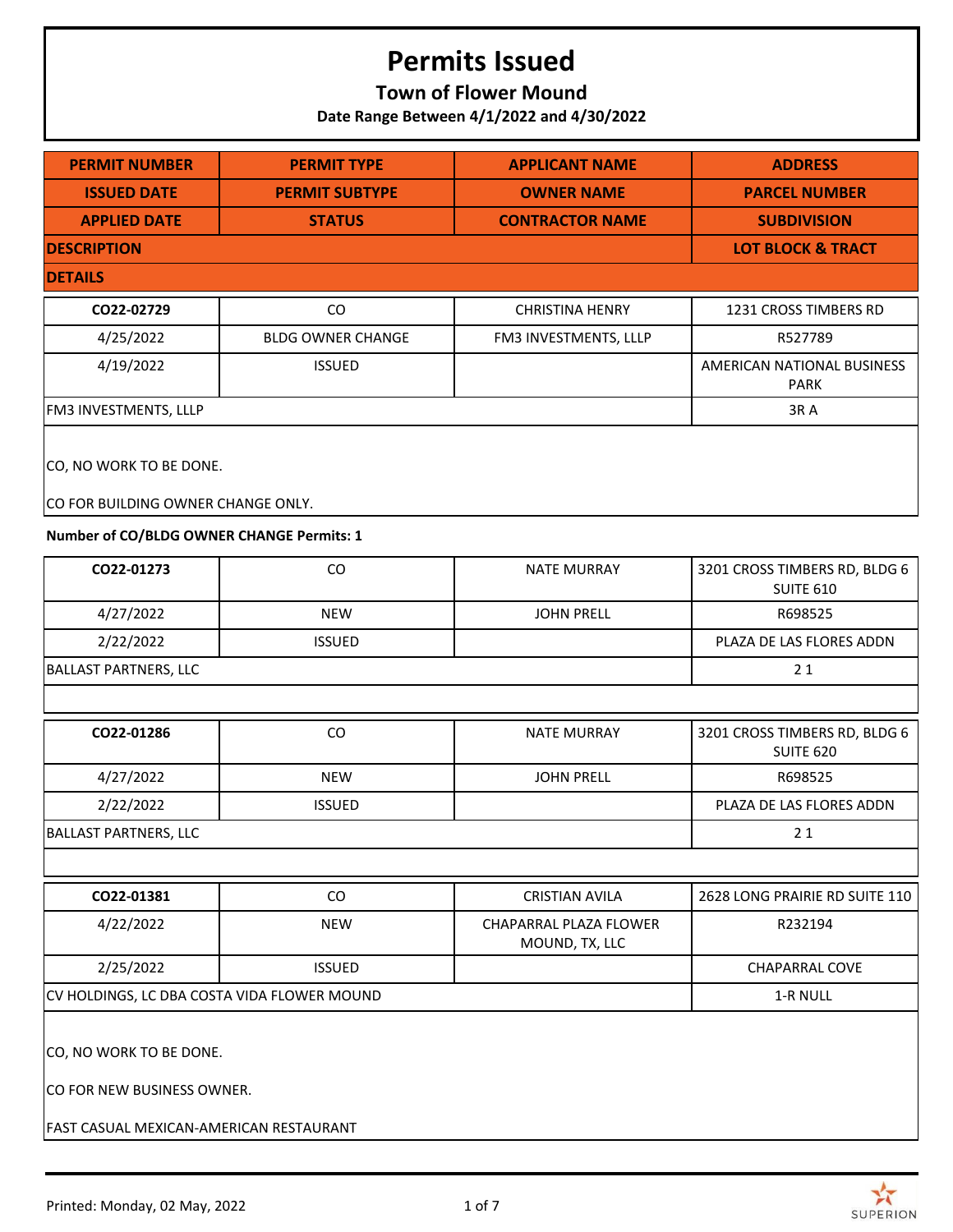## **Town of Flower Mound**

**Date Range Between 4/1/2022 and 4/30/2022**

| CO22-01578                                               | CO                                                       | <b>CRYSTAL WALTERSCHEID</b>                    | 4320 WINDSOR CENTRE TRL SUITE<br>100             |
|----------------------------------------------------------|----------------------------------------------------------|------------------------------------------------|--------------------------------------------------|
| 4/20/2022                                                | <b>NEW</b>                                               | MJSP PROPERTIES LLC                            | R303212                                          |
| 3/7/2022                                                 | <b>FINALED</b>                                           |                                                | <b>WINDSOR PROFESSIONAL CENTRE</b>               |
| VITA 10 IV THERAPY                                       |                                                          |                                                | 4A                                               |
| CO, NO WORK TO BE DONE.                                  |                                                          |                                                |                                                  |
| CO FOR NEW TENANT.                                       |                                                          |                                                |                                                  |
| CO22-02379                                               | CO                                                       | <b>AARON LOFTUS</b>                            | 1001 CROSS TIMBERS RD SUITE<br>1000              |
| 4/12/2022                                                | <b>NEW</b>                                               | 1001 CROSS TIMBERS LLC                         | R121093                                          |
| 4/6/2022                                                 | <b>ISSUED</b>                                            |                                                | <b>FLOWER MOUND PLAZA</b>                        |
| <b>STRING KEYS AND GUITAR MUSIC STUDIO</b>               |                                                          |                                                | 2 NULL                                           |
| SUITE 1000 SMALL SPACE GOR 1 ON 1 MUSIC LESSONS          |                                                          |                                                |                                                  |
| CO22-02489                                               | CO                                                       | <b>GLEN SMITH</b>                              | 1029 LONG PRAIRIE RD SUITE D                     |
| 4/18/2022                                                | <b>NEW</b>                                               | <b>BATRA PARTNERS LLC</b>                      | R223151                                          |
| 4/11/2022                                                | <b>FINALED</b>                                           |                                                | <b>FOUNTAIN PARK ADDN</b>                        |
| <b>GDS WEALTH MANAGEMENT</b>                             |                                                          |                                                | 2A                                               |
| CO, NO WORK TO BE DONE.<br>CO FOR NEW TENANT.            |                                                          |                                                |                                                  |
| CO22-02544                                               | CO                                                       | <b>TODD BELL</b>                               | 5801 LONG PRAIRIE RD, BLDG 7<br><b>SUITE 750</b> |
| 4/18/2022                                                | <b>NEW</b>                                               | Dunhill Property Management                    | R305982                                          |
| 4/12/2022                                                | <b>FINALED</b>                                           |                                                | ROBERTSON'S CREEK ADDN                           |
|                                                          | BELL ADVENTURES TX LLC, DBA MASSAGE HEIGHTS FLOWER MOUND |                                                | 3 A                                              |
| CO, NO WORK TO BE DONE.<br>CO FOR BUSINESS OWNER CHANGE. |                                                          |                                                |                                                  |
| CO22-02562                                               | $\rm CO$                                                 | NEELIMA NARREDDY                               | 4931 LONG PRAIRIE RD SUITE 300                   |
| 4/19/2022                                                | <b>NEW</b>                                               | RAMANIJAYAVENI LLC D/B/A<br><b>DENTATE LLC</b> | R310057                                          |
| 4/13/2022                                                | <b>FINALED</b>                                           |                                                | NORTH POINT CENTER                               |
| <b>RELIANCE MD</b>                                       |                                                          |                                                | 5A                                               |
|                                                          |                                                          |                                                |                                                  |
| Printed: Monday, 02 May, 2022                            |                                                          | 2 of 7                                         | <b>SUPERION</b>                                  |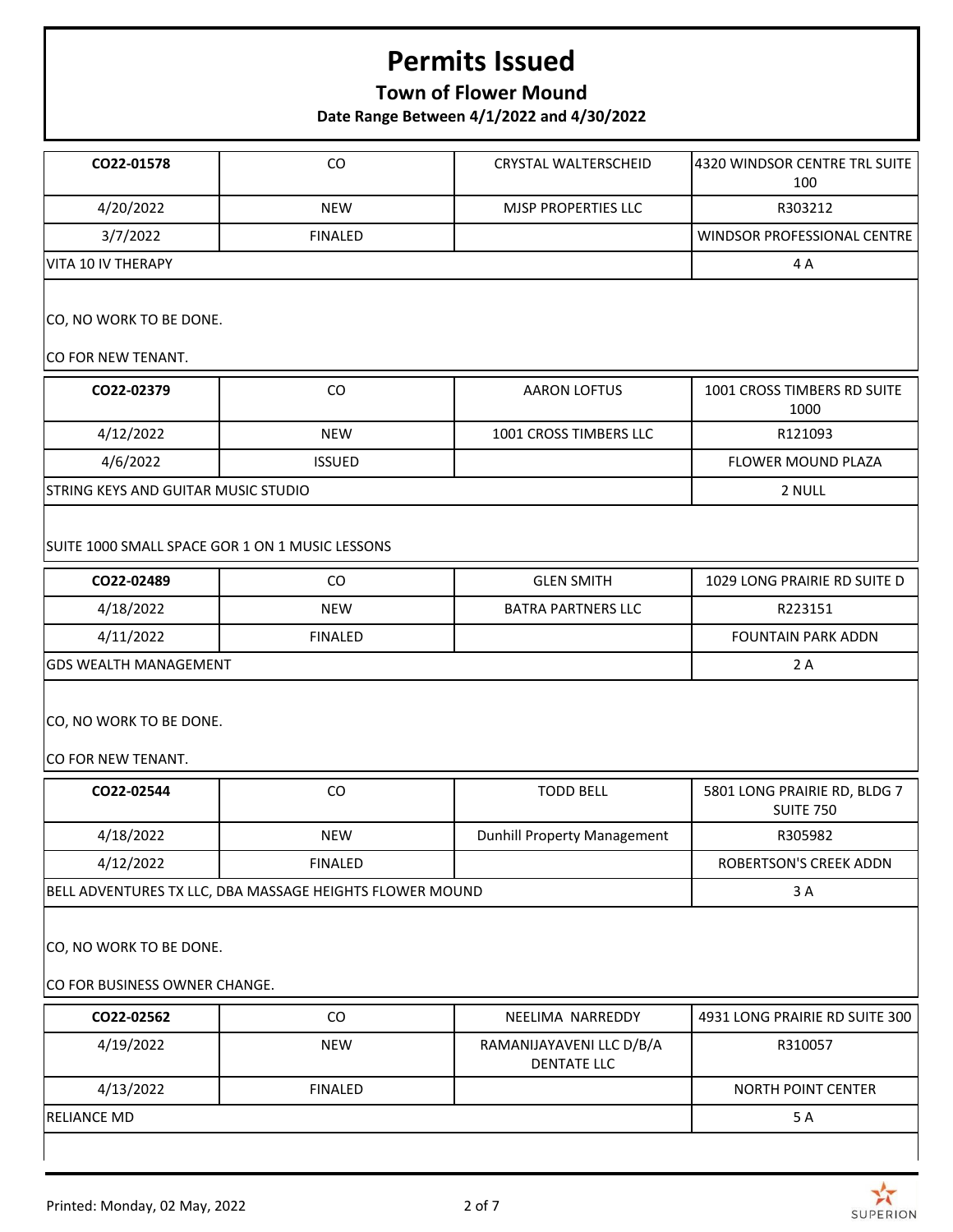## **Town of Flower Mound**

**Date Range Between 4/1/2022 and 4/30/2022**

CO, NO WORK TO BE DONE.

CO FOR NEW TENANT IN SUITE

| CO22-02615                               | CO                                                                      | <b>MELISSA HETELEKIDIS</b> | 1033 LONG PRAIRIE RD SUITE 5              |
|------------------------------------------|-------------------------------------------------------------------------|----------------------------|-------------------------------------------|
| 4/18/2022                                | <b>NEW</b>                                                              | <b>BATRA PARTNERS LLC</b>  | R223150                                   |
| 4/13/2022                                | <b>FINALED</b>                                                          |                            | <b>FOUNTAIN PARK ADDN</b>                 |
| <b>BODHIZEN PLLC</b>                     |                                                                         |                            | 1 A                                       |
| CO, NO WORK TO BE DONE.                  |                                                                         |                            |                                           |
| CO FOR NEW TENANT IN SUITE               |                                                                         |                            |                                           |
|                                          | THIS PERMIT REPLACES ORIGINAL PERMIT SUBMITTED 22-02582 WITHOUT PREFIX. |                            |                                           |
| CO22-02745                               | CO                                                                      | <b>DUSTIN KELLAR</b>       | 3200 LONG PRAIRIE RD SUITE 300            |
| 4/27/2022                                | <b>NEW</b>                                                              | SAGEBRUSH & ROADRUNNERS PA | R184964                                   |
| 4/19/2022                                | <b>ISSUED</b>                                                           |                            | <b>COKER ADDN</b>                         |
|                                          | SCHULTZ AND KELLAR, PLLC / INDEPENDENCE TITLE COMPANY                   |                            | 1R 1                                      |
|                                          |                                                                         |                            |                                           |
| CO, NO WORK TO BE DONE.                  |                                                                         |                            |                                           |
|                                          |                                                                         |                            |                                           |
| CO FOR NEW TENANT MOVING INTO SUITE 300. |                                                                         |                            |                                           |
| CO22-02746                               | CO                                                                      | <b>CHRISTINA HENRY</b>     | 1231 CROSS TIMBERS RD                     |
| 4/25/2022                                | <b>NEW</b>                                                              | FM3 INVESTMENTS, LLLP      | R527789                                   |
| 4/19/2022                                | <b>ISSUED</b>                                                           |                            | AMERICAN NATIONAL BUSINESS<br><b>PARK</b> |
| TRISCEND NP, LLLP                        | 3RA                                                                     |                            |                                           |
| CO, NO WORK TO BE DONE.                  |                                                                         |                            |                                           |
| CO FOR NEW TENANT MOVING IN.             |                                                                         |                            |                                           |
|                                          |                                                                         |                            |                                           |
| CO22-02792                               | CO                                                                      | THOMAS HENNESSY            | 1011 SURREY LN, BLDG 100 SUITE<br>101     |
| 4/21/2022                                | <b>NEW</b>                                                              | TNT LEGACY LP              | R468442                                   |
| 4/20/2022                                | <b>FINALED</b>                                                          |                            | <b>SURRY RANCH OFFICE PARK</b>            |
| <b>SUITES OF SURREY RANCH</b>            | 2R NULL                                                                 |                            |                                           |
|                                          |                                                                         |                            |                                           |
| CO, NO WORK TO BE DONE.                  |                                                                         |                            |                                           |
| CO FOR NEW TENANT IN THIS SUITE.         |                                                                         |                            |                                           |

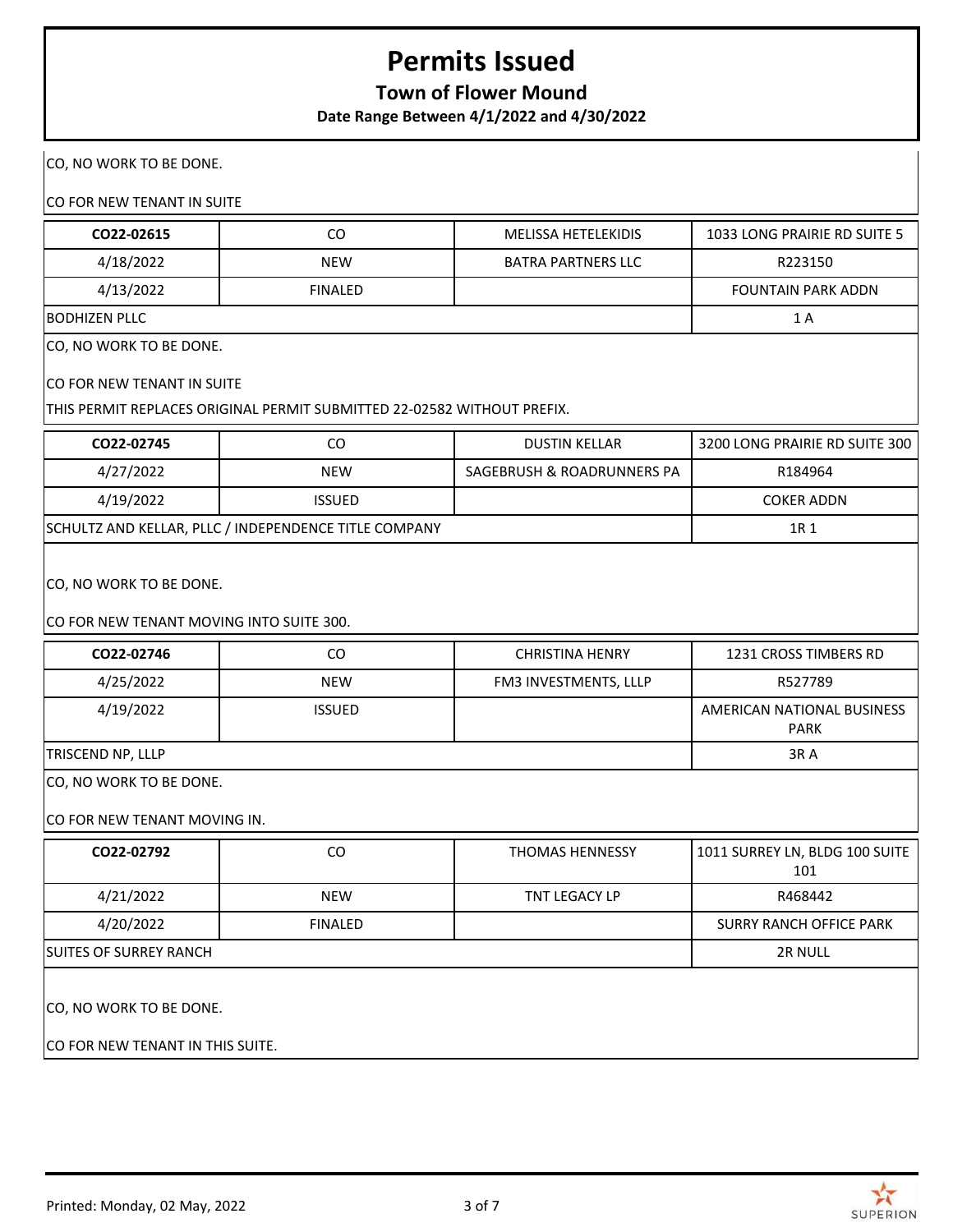### **Town of Flower Mound**

**Date Range Between 4/1/2022 and 4/30/2022**

| CO22-02965                                                                                                | CO            | <b>BRETT POOL</b>             | 500 FLOWER MOUND RD SUITE<br>102     |
|-----------------------------------------------------------------------------------------------------------|---------------|-------------------------------|--------------------------------------|
| 4/29/2022                                                                                                 | <b>NEW</b>    | ABID, MOHAMMED J & JUDY S     | R172335                              |
| 4/26/2022                                                                                                 | <b>ISSUED</b> |                               | <b>WENTWOOD RETAIL CENTER</b>        |
| SUN MASSAGE SHOP                                                                                          |               |                               | 2 (E PT) 1                           |
| CO, NO WORK TO BE DONE.<br>CO FOR BUSINESS OWNER CHANGE.<br>CO FOR BUSINESS NAME CHANGE.                  |               |                               |                                      |
| CO22-03010                                                                                                | CO            | <b>CHARLOTTE CARSON</b>       | 4315 WINDSOR CENTRE TRL SUITE<br>200 |
| 4/29/2022                                                                                                 | <b>NEW</b>    | <b>BRODMAN PROPERTIES LLC</b> | R303216                              |
| 4/27/2022                                                                                                 | <b>ISSUED</b> |                               | WINDSOR PROFESSIONAL CENTRE          |
| <b>RISER MEDIA GROUP LLC</b>                                                                              |               |                               | 2B                                   |
| CO, NO WORK TO BE DONE.<br>CO FOR NEW TENANT MOVING INTO SUITE 200.<br>1594 LEASABLE SF<br>1312 USABLE SF |               |                               |                                      |
| CO22-03020                                                                                                | CO            | <b>MARC ROBLEDO</b>           | 4150 JUSTIN RD SUITE 120             |
| 4/29/2022                                                                                                 | <b>NEW</b>    | NINE ELEVEN BCB LLC           | R523660                              |
| 4/27/2022                                                                                                 | <b>ISSUED</b> | Richardson Fire Equipment     | <b>JERNIGAN HEIGHTS</b>              |
| MTCOSHP LLC DBA VALERIE'S TACO SHOP                                                                       |               |                               | 10 NULL                              |
|                                                                                                           |               |                               |                                      |

#### **Number of CO/NEW Permits: 15**

| COM21-09634                  | <b>COMMERCIAL</b> | BOWMAN                                 | 2401 JUSTIN RD |
|------------------------------|-------------------|----------------------------------------|----------------|
| 4/11/2022                    | <b>ADDITION</b>   | MOE AND JOE FAWAZ                      | R236171        |
| 12/16/2021                   | <b>ISSUED</b>     | LONE STAR CONSTRUCTION &<br>REMODELING | SPOTLESS ADDN  |
| ISLYDES CAR WASH - EXPANSION |                   |                                        | 11             |
|                              |                   |                                        |                |

CONSTRUCT AN ADDITION OF 551 SQ FT TO THE TUNNEL OF THE EXISTING 4,785 SQ FT CAR WASH. THE NEW TOTAL SQ FT OF CAR WASH WILL BE 5,336 WHEN COMPLETED.

**Number of COMMERCIAL/ADDITION Permits: 1**

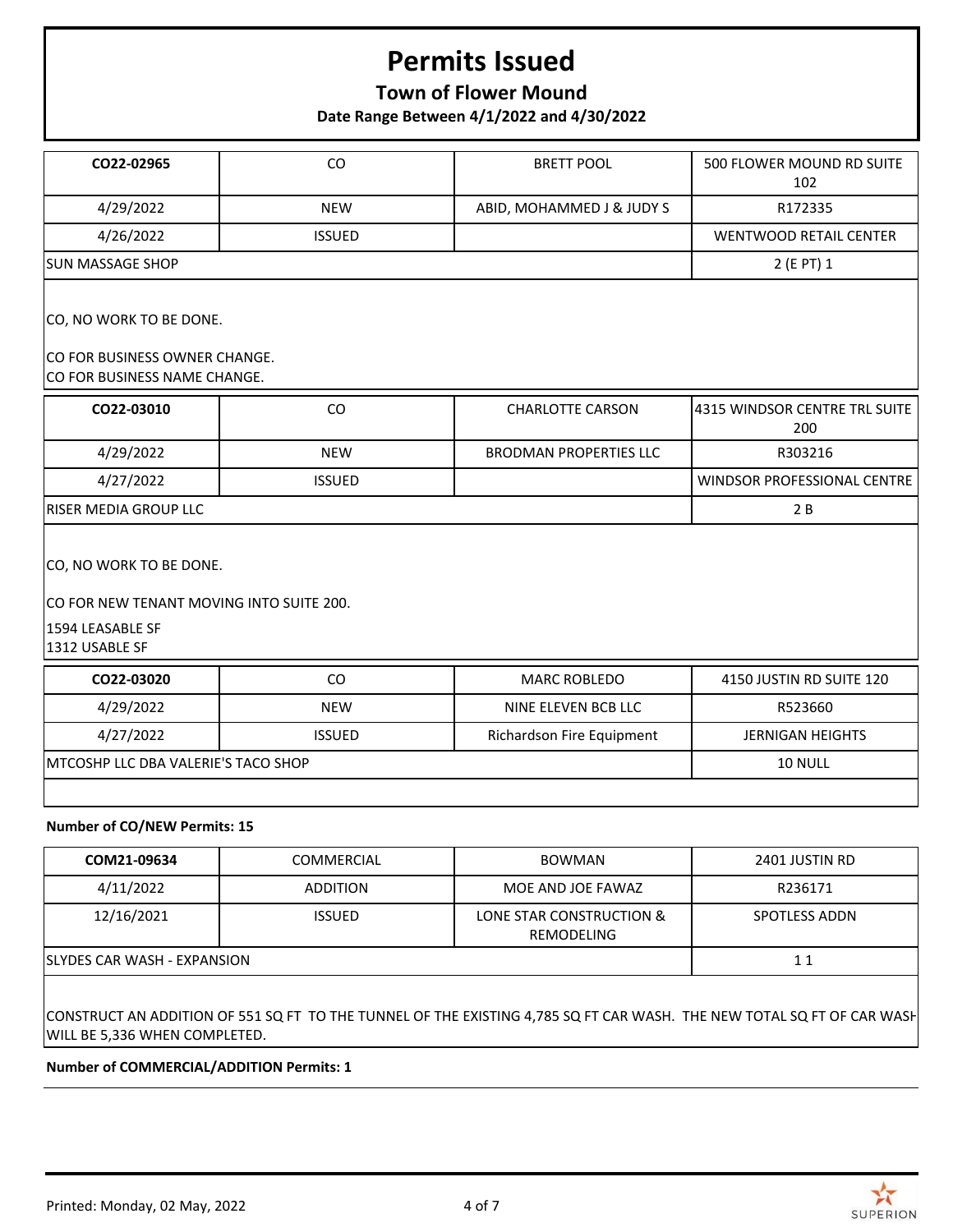### **Town of Flower Mound**

**Date Range Between 4/1/2022 and 4/30/2022**

| TOWER22-01806                                | <b>COMMUNICATION TOWER</b> | CROWN CASTLE USA (AM) | 3411 PETERS COLONY RD            |  |  |
|----------------------------------------------|----------------------------|-----------------------|----------------------------------|--|--|
| 4/6/2022                                     | ANTENNAE REPLACEMENT       | LEWISVILLE ISD        | R334945                          |  |  |
| 3/16/2022                                    | <b>ISSUED</b>              | <b>VERSACOM LP</b>    | FLOWER MOUND HIGH SCHOOL<br>ADDN |  |  |
| <b>T-MOBILE</b>                              |                            |                       | 1AR <sub>2</sub> A               |  |  |
| T-Mobile - BU 876586 - APP 588297 - DA04373S |                            |                       |                                  |  |  |

#### **Number of COMMUNICATION TOWER/ANTENNAE REPLACEMENT Permits: 1**

| <b>TOWER22-01250</b> | <b>COMMUNICATION TOWER</b> | <b>VELEX INC</b>      | 3810 BRUTON ORAND BLVD |
|----------------------|----------------------------|-----------------------|------------------------|
| 4/6/2022             | ANTENNAE W/GROUND EQUIP    | FLOWER MOUND, TOWN OF | R184822                |
| 2/21/2022            | <b>ISSUED</b>              | <b>VELEX INC</b>      | P. MALONE              |
| AT&T                 |                            |                       | 7A.8A NULL             |

#### \*REPLACING GROUND EQUIPMENT AND ANTENNAS AT EXISTING CELL SITE ON WATER TOWER

| <b>TOWER22-01275</b>                                   | <b>COMMUNICATION TOWER</b> | CROWN CASTLE USA INC | 6920 HAWK RD |  |
|--------------------------------------------------------|----------------------------|----------------------|--------------|--|
| 4/26/2022                                              | ANTENNAE W/GROUND EQUIP    | Gary Edenburn        | R37948       |  |
| 2/22/2022                                              | <b>ISSUED</b>              | LEMCON INC           | J. WEST      |  |
| <b>T-MOBILE</b>                                        | 2 NULL                     |                      |              |  |
| Removing/replacing (6) antennas, (6) RRUs, (2) HCS 2.0 |                            |                      |              |  |

#### **Number of COMMUNICATION TOWER/ANTENNAE W/GROUND EQUIP Permits: 2**

| FO22-01137              | <b>FINISH OUT</b> | <b>REALTY CAPITAL MGMT</b><br>(DEVELOPER) | 777 INTERNATIONAL PKWY SUITE<br>300 |
|-------------------------|-------------------|-------------------------------------------|-------------------------------------|
| 4/25/2022               | <b>NEW</b>        | FM 2499 Office Venture, LP                | R765242                             |
| 2/16/2022               | <b>ISSUED</b>     | RUGG CONSTRUCTION LLC                     | LAKESIDE CENTER                     |
| HOME FRANCHISE CONCEPTS |                   |                                           | 1 A                                 |

INTERIOR REMODEL OF SHELL SPACE FOR NEW TENANT TO MOVE IN TO SUITE 300.

ENERGY MODEL FOR COMPLETE BUILDING PROVIDED ON PERMIT COM19-06162. AN ENVELOPE COMCHECK NOT REQUIRED FOR FO PERMITS.

| FO22-02078                      | FINISH OUT    | MED-TECH CONSTRUCTION, INC          | 3370 LONG PRAIRIE RD SUITE 400 |
|---------------------------------|---------------|-------------------------------------|--------------------------------|
| 4/27/2022                       | <b>NEW</b>    | <b>PRAIRIE COMMONS HOLDINGS LLC</b> | R698750                        |
| 3/24/2022                       | <b>ISSUED</b> | MED-TECH CONSTRUCTION, INC          | <b>PRAIRIE COMMONS</b>         |
| IMILESTONES PEDIATRIC DENTISTRY |               |                                     | 1 A                            |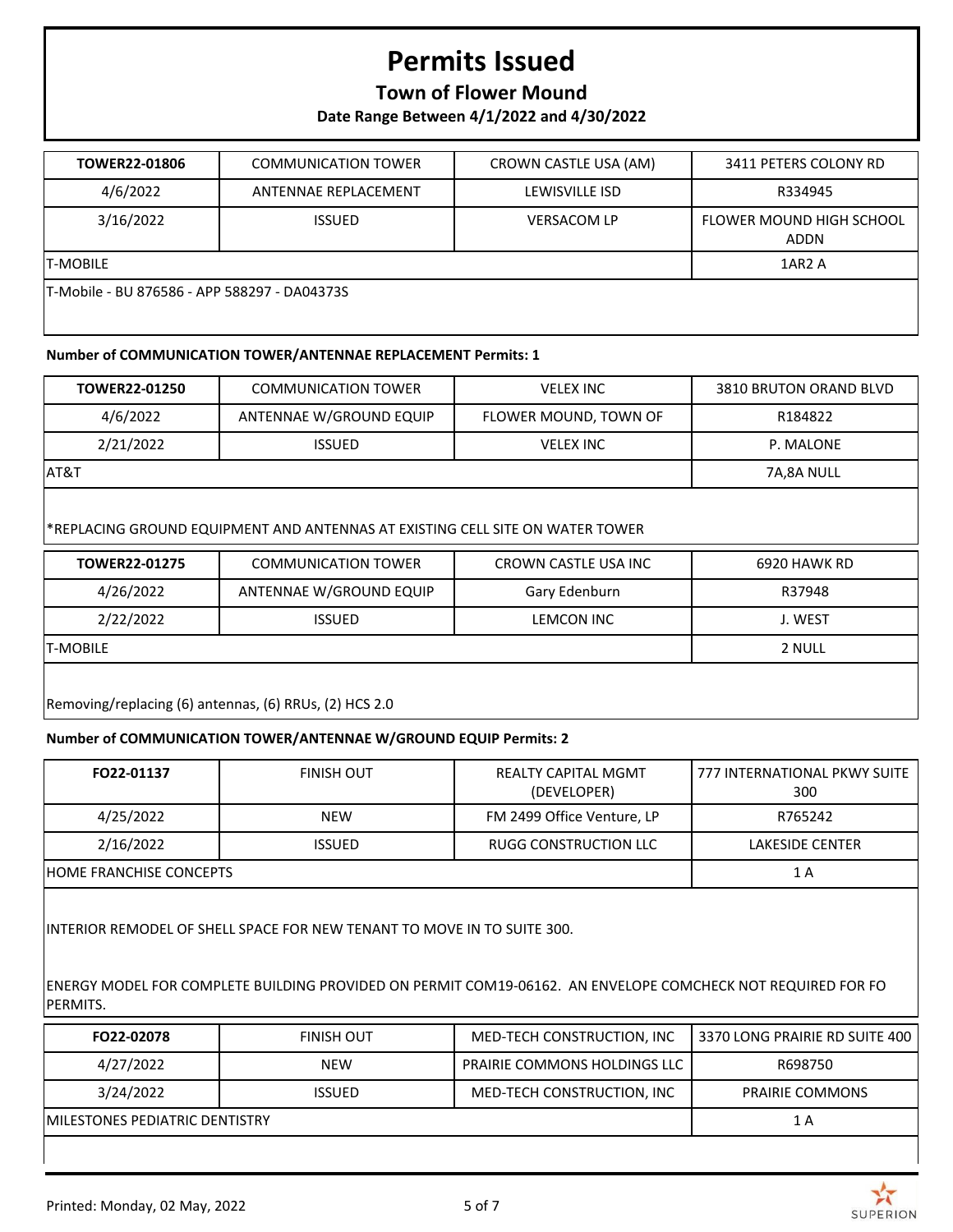### **Town of Flower Mound**

**Date Range Between 4/1/2022 and 4/30/2022**

FIRST TIME FINISH-OUT OF SHELL SPACE

#### **Number of FINISH OUT/NEW Permits: 2**

| FO22-00035                                  | FINISH OUT    | WEAVER MANUFACTURING | 3101 JUSTIN RD                           |
|---------------------------------------------|---------------|----------------------|------------------------------------------|
| 4/20/2022                                   | REMODEL NO CO | WEAVER MANUFACTURING | R163555                                  |
| 1/3/2022                                    | <b>ISSUED</b> | WEAVER MANUFACTURING | WEAVER MANUFACTURING<br>COMPANY INC ADDN |
| IWEAVER MANUFACTURING - INSTALL PAINT BOOTH |               |                      | $1(NEPT)$ A                              |

INSTALATION OF 220 SQUARE FOOT OPEN FRONT SPRAY PAINT BOOTH WITHIN THE BUILDING. NO CHANGE IN USE, NO CHANGE IN SQUARE FOOTAGE AND NO CHANGE IN OCCUPANT LOAD. FIRE DEPARTMENT APPROVED PERMIT WITH COMMENTS. COMMENTS IN APPROVED PLANS.

| FO22-01792            | <b>FINISH OUT</b> | RAND CONSTRUCTION<br><b>CORPORATION</b> | 1600 LAKESIDE PKWY         |
|-----------------------|-------------------|-----------------------------------------|----------------------------|
| 4/7/2022              | REMODEL NO CO     | SCG LAKESIDE COMMERCE CENTER<br>LP      | R308422                    |
| 3/15/2022             | <b>ISSUED</b>     | RAND CONSTRUCTION<br><b>CORPORATION</b> | LAKESIDE COMMERCE CENTER 2 |
| ICUSTOM INK - PHASE 2 |                   |                                         | 2R3 A                      |

FINISH OUT PERMIT TO INSTALL THE RTU'S AND REMODEL THE BREAKROOM.

#### PHASE 2 OF WAREHOUSE WORK, RTU INSTALLATIONS

| FO22-01927                                | <b>FINISH OUT</b> | <b>ENGLISH COLLISION EQUIPMENT</b> | 3105 JUSTIN RD BLDG B |
|-------------------------------------------|-------------------|------------------------------------|-----------------------|
| 4/13/2022                                 | REMODEL NO CO     | <b>CLASSIC RECREATIONS</b>         | R153570               |
| 3/21/2022                                 | <b>ISSUED</b>     | <b>ENGLISH COLLISION EQUIPMENT</b> | CHIPPENHOOK ADDN      |
| CLASSIC RECREATIONS (PAINT BOOTH INSTALL) |                   |                                    | 1 A                   |
|                                           |                   |                                    |                       |

INTERIOR REMODEL FOR THE INSTALLATION OF PAINT SPRAY BOOTH IN BUILDING B.

#### **Number of FINISH OUT/REMODEL NO CO Permits: 3**

| FO22-00711                                                   | <b>FINISH OUT</b> | <b>GPN ARCHITECTURE</b>      | 4251 CROSS TIMBERS RD SUITE<br>160              |
|--------------------------------------------------------------|-------------------|------------------------------|-------------------------------------------------|
| 4/25/2022                                                    | REMODEL WITH CO   | KNOLLWOOD CROSS TIMBERS LLC  | R611218                                         |
| 1/28/2022                                                    | <b>ISSUED</b>     | INTEGRATED CONSTRUCTION, LLC | <b>CROSS TIMBERS VILLAGE</b><br><b>ADDITION</b> |
| VITALITY ANTI AGING BLUEPRINT, LLC DBA 4EVER YOUNG ANTI AGIN |                   | 5 A                          |                                                 |